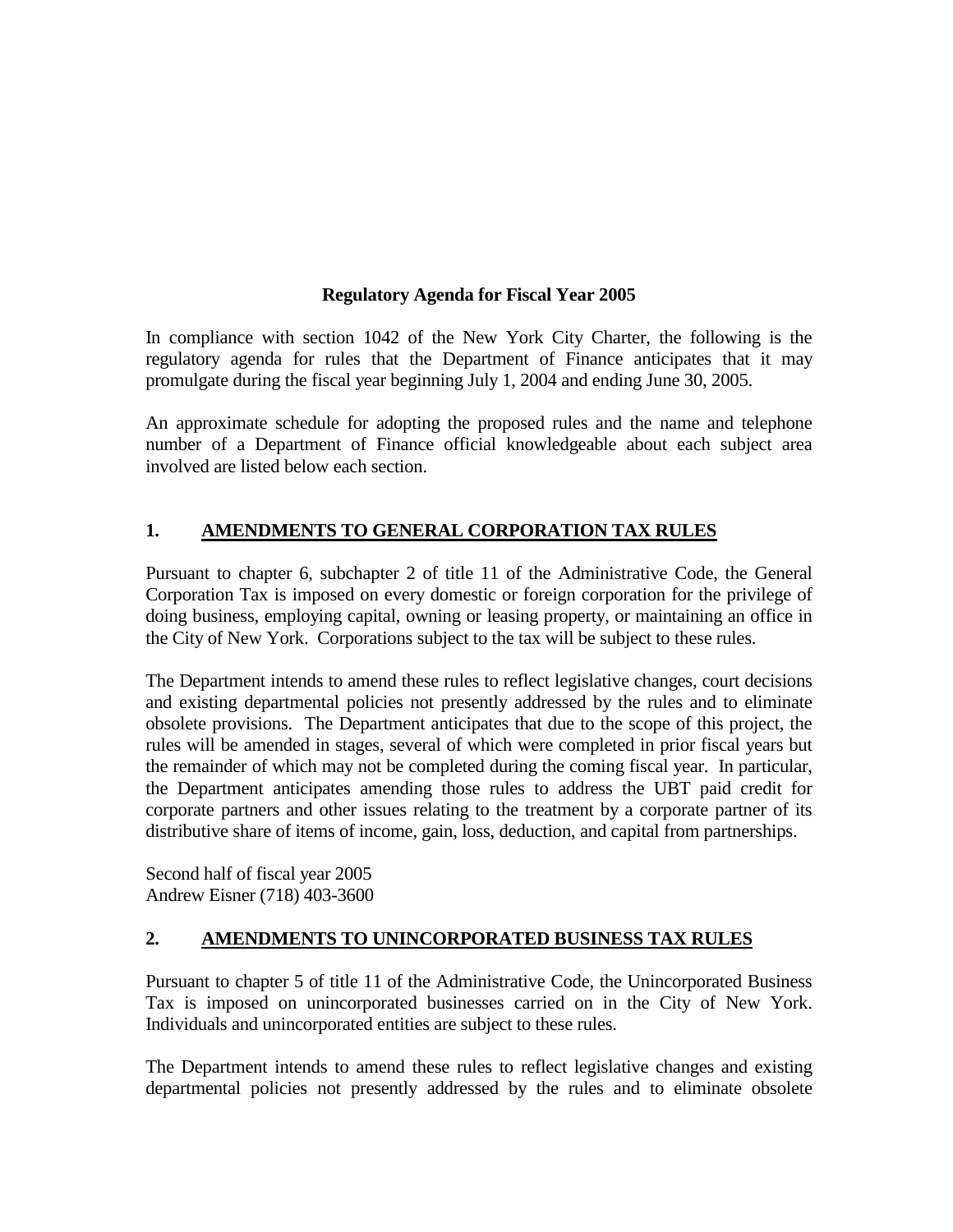provisions. The Department anticipates that due to the scope of this project, the rules will be amended in stages, several of which were completed in prior fiscal years but the remainder of which may not be completed during the coming fiscal year.

The Department also intends to amend those sections of the rules relating to the treatment of employees' wages for purposes of the payroll percentage component of the formula allocation method, and those sections of the rules relating to the definition of a partner. In addition, the Department anticipates proposing rules relating to the treatment by corporate and unincorporated partners of their distributive share of items of income, gain, loss, deduction, and capital from partnerships.

Second half of fiscal year 2005 Andrew Eisner (718) 403-3600

# **3. AMENDMENTS TO REAL PROPERTY TRANSFER TAX RULES**

Pursuant to chapter 21 of title 11 of the Administrative Code, the Real Property Transfer Tax is imposed on transfers of real property or economic interests therein located in New York City.

The rules contain provisions governing the application of the tax to transfers in connection with mortgage foreclosures and transfers in lieu of foreclosure. The New York State Department of Taxation and Finance made substantial changes to its regulations governing the New York Real Estate Transfer Tax governing those transactions in 1994. The Department intends to amend the provisions of the RPTT governing mortgage foreclosures and deeds in lieu of foreclosures and related transactions to more closely conform to the treatment of those transactions under the New York State Real Estate Transfer Tax.

Second half of fiscal year 2005 Andrew Eisner (718) 403-3600

Sections 302 through 307 of chapter 170 of the Laws of 1994 amended the State enabling law authorizing the imposition of the Real Property Transfer Tax and chapter 21 of the Administrative Code to provide for temporary tax rate relief for qualifying real estate investment trust transfers. Chapter 309 of the Laws of 1996 further amended the State enabling law and the Administrative Code to make tax rate relief for qualifying real estate investment trust transfers permanent and to provide temporary expanded tax rate relief for certain other transfers to real estate investment trusts. Chapter 85 of the Laws of 2002 further extended the temporary relief for certain other transfers and made technical corrections to those provisions. The Department intends to amend all those sections of the Rules Relating to the Real Property Transfer Tax that are affected by the enactment of the real estate investment trust transfer provisions.

First half of fiscal year 2005 Andrew Eisner (718) 403-3600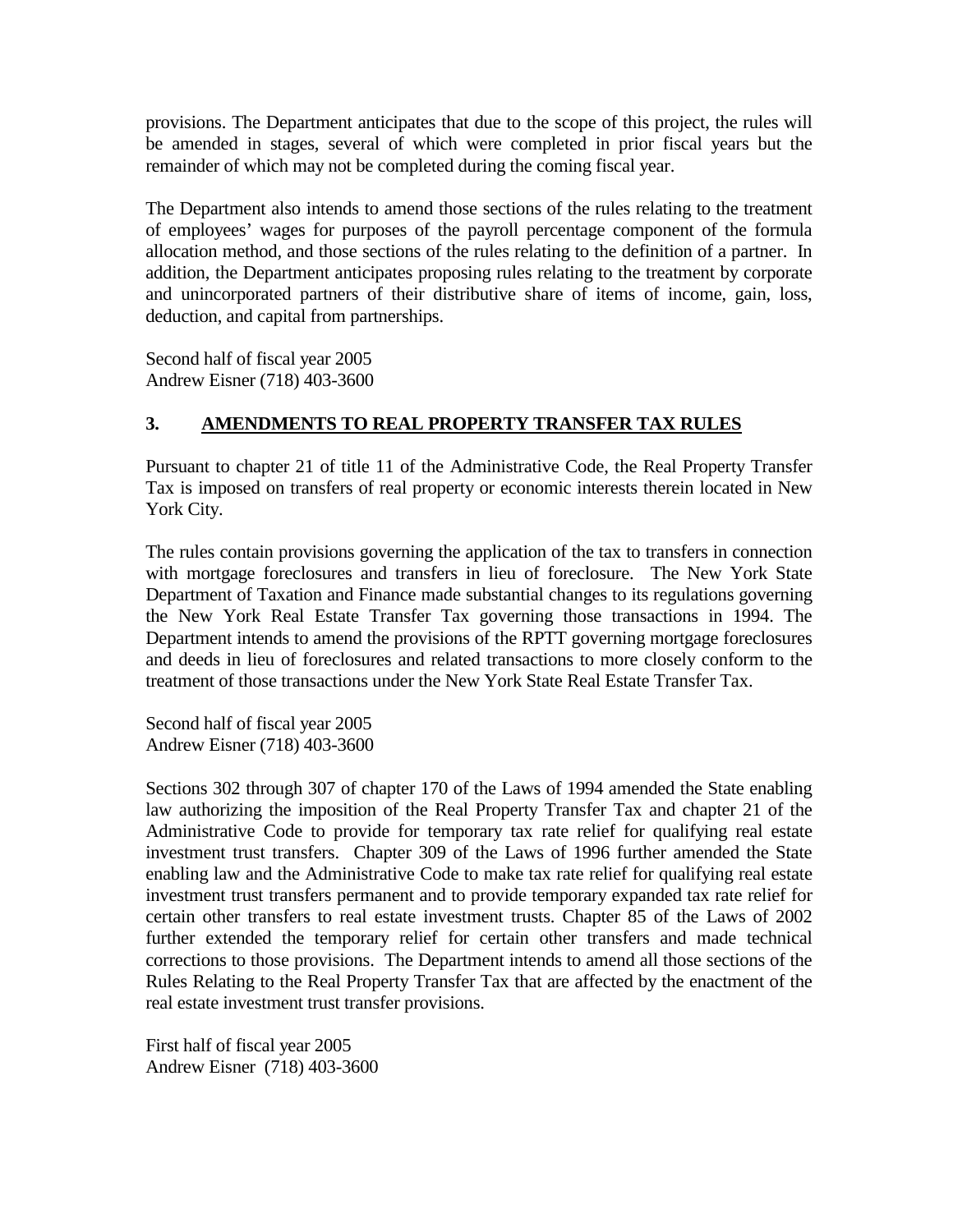#### **4. AMENDMENTS TO REAP RULES**

Pursuant to chapter 6-B of Title 22 of the Administrative Code, the Relocation and Employment Assistance Program provides for credits against the GCT, UBT, Bank Tax and Utility Tax for eligible businesses that relocate to eligible premises in New York City in areas other than Manhattan south of 96th Street. The Department intends to amend these rules to reflect legislative changes and to address certain issues pertaining to multiple relocations pursuant to the Commissioner's statutory discretion, if necessary.

Second half of fiscal year 2005 Andrew Eisner (718) 403-3600

# **5. AMENDMENTS TO HOTEL ROOM OCCUPANCY TAX RULES**

Chapter 25 of Title 11 of the Administrative Code imposes on operators of hotels a tax on the room rent and a flat amount per room rented to occupants of rooms in a hotel. In fiscal year 2004, the Department amended these rules to address the taxation of bed and breakfast operations, the renting of rooms in a personal residence to guests and the taxation of the renting of an individual residential unit, such as an apartment, to guests on a transient basis. The Department may amend those rules further to address additional issues in this area.

First half of fiscal year 2005 Andrew Eisner (718) 403-3600

# 6. **AMENDMENTS TO COMMERCIAL RENT TAX RULES**

Chapter 7 of Title 11 of the Administrative Code imposes a tax on the amount of base rent paid by tenants of commercial premises located in New York County south of the center line of  $96<sup>th</sup>$  Street. Local Law 57 of 1995 amended section 11-704 of the Administrative Code to provide a one-year exemption from the Commercial Rent Tax for the first year of a theatrical production. The Department intends to amend the rules relating to the tax to clarify how this exemption applies under various circumstances.

First half of fiscal year 2005 Andrew Eisner (718) 403-3600

### **7. PROMULGATE RULES RELATING TO BIDDERS IN TAX FORECLOSURE SALES**

Section 11-354 authorizes the City to maintain an action in the State Supreme Court to foreclose unpaid tax liens on real property in the City of New York. This law was amended in 1996 to authorize the Commissioner of Finance, in consultation with the Commissioner of Housing Preservation and Development, to promulgate rules to establish guidelines for who may be deemed a responsible bidder for purposes of purchasing a property from the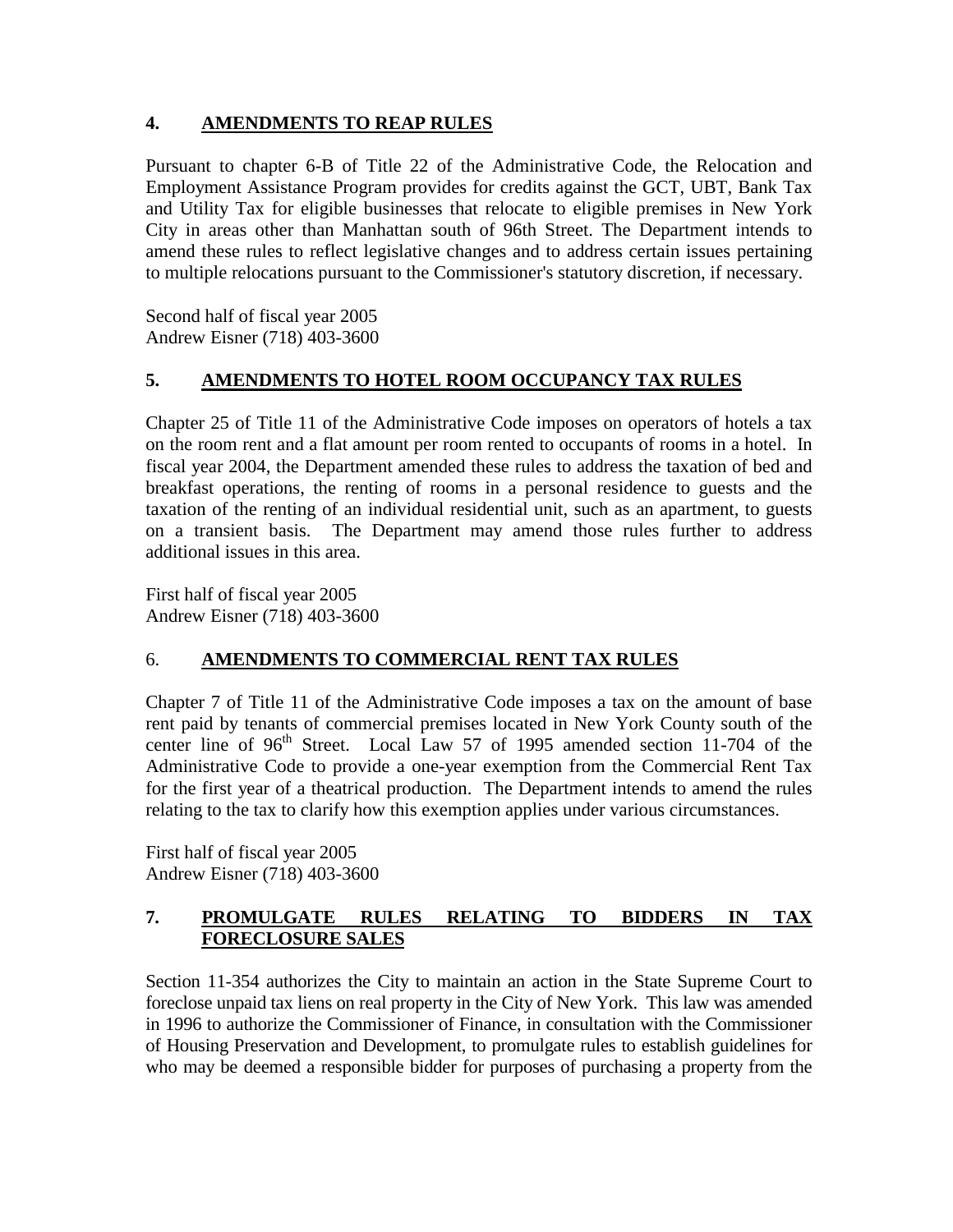City following foreclosure under this law. The Department may promulgate such rules in fiscal year 2005.

Second half of fiscal year 2005 Robert Dauman (718) 403-3600

# **8. AMENDMENTS TO RULES RELATING TO REFUNDS OF REAL PROPERTY TAXES**

The Department plans to amend these rules to conform with changes in policy and the availability of requesting refunds via the Department's website. The changes are intended to simplify the procedure for obtaining refunds, and the amendments will apply to any party seeking to obtain a refund of overpayments of real property taxes or property-related charges.

First half of fiscal year 2005 Robert Dauman (718) 403-3600

# **9. PROMULGATE RULES RELATING TO DISTRIBUTION OF VOTER REGISTRATION FORMS**

For the purpose of providing wider distribution of voter registration forms, Local Law 29 of 2000 added a new section 1058 to the New York City Charter to require that certain City agencies distribute voter registration forms to agency clients when they first apply for services or when they rectify or change their address. Completion of voter registration forms is voluntary. The law authorizes City agencies to adopt rules as may be necessary to implement the law.

Second half of fiscal year 2005 Robert Dauman (718) 403-3600

# **10. AMENDMENTS TO RULES RELATING TO PARKING VIOLATIONS**

The Department plans to update the list of agencies that are authorized to issue parking summonses to ensure that the names of such agencies are accurate in light of renaming and reorganizations that have occurred in recent years. In addition, the rules will be amended to add Special Patrolmen of the Department of Citywide Administrative Services as authorized issuing agents.

First half of fiscal year 2005 Alan Roth (718) 403-3600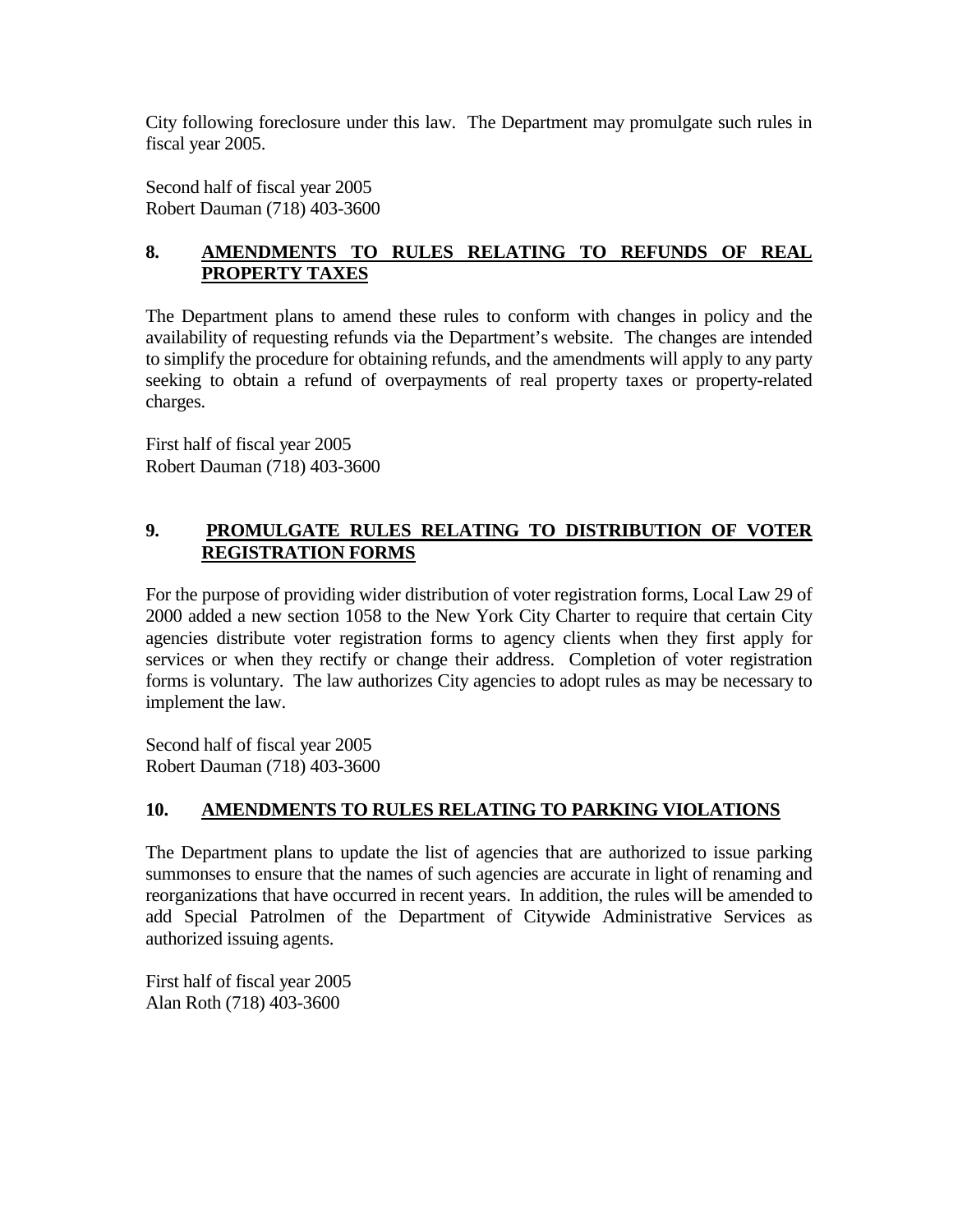#### **11. AMENDMENTS TO RULES RELATING TO THE FILING OF INCOME AND EXPENSE STATEMENTS**

The Department intends to amend these rules, which pertain to the requirement of Administrative Code §11-208.1 that owners of income producing property annually file income and expense statements. These amendments will concern electronic filing of income and expense statements, contesting penalties for failure to file, and departmental policy changes.

Second half of fiscal year 2005 Robert Dauman (718) 403-3600

#### **12. PROMULGATE RULES RELATING TO THE VALUATION OF REAL PROPERTY**

The Department plans to promulgate new rules concerning the methodology used in the valuation of real property for real property taxation. The rules may include provisions for consistency in methodology used in determining building size, the manner in which capitalization rates are set and the manner in which income and expense information is used in valuation of real property.

Second half of fiscal year 2005 Robert Dauman (718) 403-3600

#### **13. AMENDMENTS TO RULES RELATING TO THE PAYMENT OF REAL PROPERTY TAXES BY ELECTRONIC FUNDS TRANSFER**

If legislation relating to payment of real property taxes by electronic funds transfer is enacted, the Department of Finance plans to amend these rules to implement the law. Such legislation may authorize the Commissioner of Finance to provide guidelines for those properties for which real property taxes must be paid by electronic funds transfer, and may also include a provision for voluntary participation in an electronic funds payment program. The current Rules Relating to Payment of Real Property Taxes by Electronic Funds Transfer relate to the Department's present voluntary program. Rule amendments promulgated pursuant to this law will include guidelines for properties for which payment in this method will be required, and guidelines for the manner in which such payments are to be made.

Second half of fiscal year 2005 Robert Dauman (718) 403-3600

# **14. UPDATE OF OUTDATED REFERENCES IN AGENCY RULES**

The Department plans to review all its rules to revise outdated references, which include changes to agency unit names and addresses.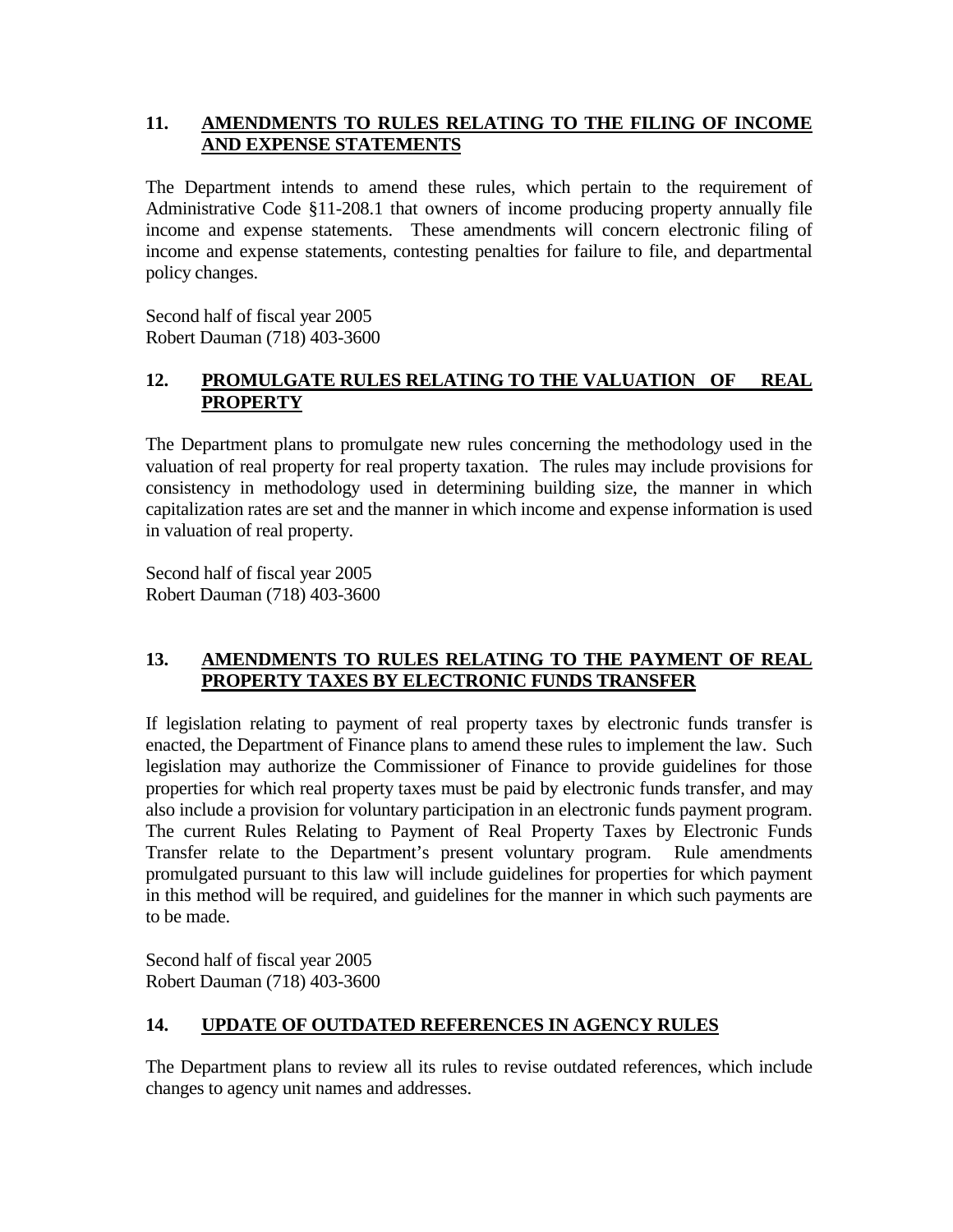First half of fiscal year 2005 Robert Dauman (718) 403-3600

#### **15. AMENDMENT TO RULES RELATING TO THE SALE OF TAX LIENS**

Pursuant to chapter 3 of title 11 of the Administrative Code, the Department of Finance is authorized to sell liens for real property taxes and other charges imposed on real property in the City. Presently, in the event that a property classified as class 1 or a class 2 residential cooperative or condominium is included in a 60-day notice of intention to sell tax liens, the owner of such a property may execute an agreement to pay the unpaid balance in installments if the Department publishes a notice to that effect with the 60-day notice of intention to sell tax liens, and the owner has not defaulted on a previous installment agreement. The Department intends to amend the rules to allow the owner of any property that was is included in a 60-day notice of intention to sell tax liens to execute an installment in these circumstances.

First half of fiscal year 2005 Robert Dauman (718) 403-3600

### **16. REPEAL RULES RELATING TO THE REAL PROPERTY TAX SURCHARGE ON CERTAIN CLASS ONE PROPERTIES**

In fiscal year 2004, the Department promulgated Rules Relating to the Real Property Tax Surcharge on Certain Class One Properties. These rules were intended to implement the law that placed a tax surcharge on properties which were not used as the residence of the owner or the owner's parents or children, and which generated rental revenue. As the effective date of the law has been postponed until fiscal year 2007, the Department intends to repeal the rules.

First half of fiscal year 2005 Robert Dauman (718) 403-3600

#### **17. AMENDMENT TO RULES RELATING TO FEES CHARGED BY THE DEPARTMENT OF FINANCE**

The Department intends to amend these rules as needed to reflect fees charged by the agency, including conforming the rules with legislation that authorized an increase in the fee imposed for a dishonored check that was tendered to pay a City tax or charge. General Municipal Law §85 was amended to authorize cities to charge a fee of up to \$20.00 for a dishonored check. The law had previously authorized a fee of up to \$15.00. These rules will be amended to conform with the increase which was enacted by Executive Order.

First half of fiscal year 2005 Robert Dauman (718) 403-3600